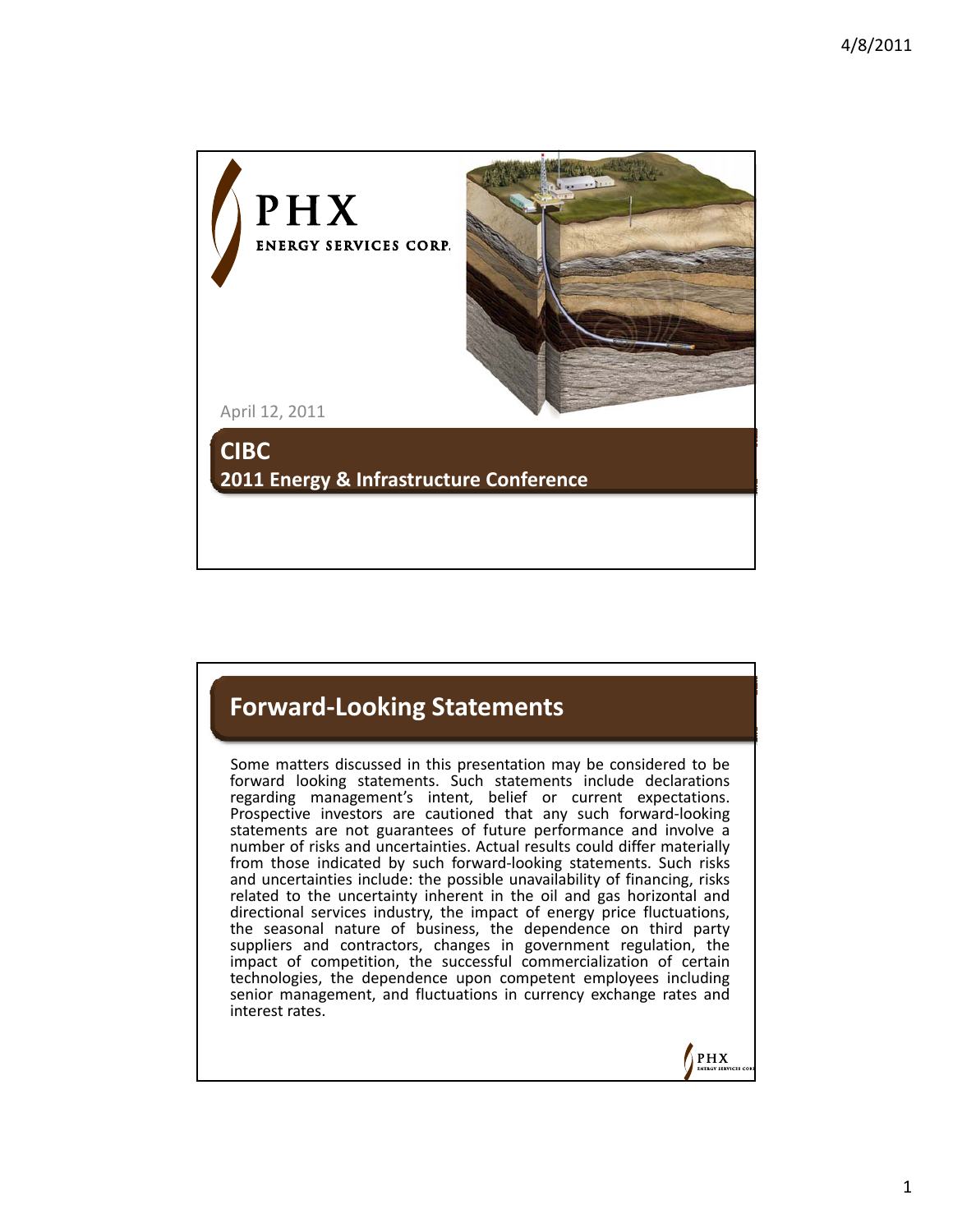## **2010: Financial Highlights**

|                                      | 3-Months Ended December 31, |             |       | 12-Months Ended December 31, |             |       |
|--------------------------------------|-----------------------------|-------------|-------|------------------------------|-------------|-------|
|                                      | 2010                        | 2009        | % Chq | 2010                         | 2009        | % Chq |
| <b>Operating Results</b>             | (unaudited)                 | (unaudited) |       | (unaudited)                  | (unaudited) |       |
| Revenue                              | 57,519                      | 34,934      | 65    | 197,277                      | 114,692     | 72    |
| Net earnings                         | 5,007                       | 3,675       | 36    | 17,007                       | 11,407      | 49    |
| EBITDA <sup>(1)</sup>                | 6,129                       | 6,407       | (4)   | 28,443                       | 18,955      | 50    |
| <b>Cash Flow</b>                     |                             |             |       |                              |             |       |
| Cash flows from operating activities | 7,393                       | 5,222       | 42    | 12,755                       | 12.946      | (1)   |
| Funds from operations (1)            | 6,313                       | 7,527       | (16)  | 26,533                       | 19,637      | 35    |
| Dividends paid                       | 3,096                       | 4,011       | (23)  | 12,169                       | 22,586      | (46)  |
| Dividends per share (2)              | 0.12                        | 0.12        |       | 0.48                         | 0.885       | (46)  |
| Capital expenditures                 | 15,609                      | 6,392       | 144   | 48,354                       | 15,101      | 220   |

## **Market Data: PHX**

| As of April 6, 2011                    |                             |  |  |
|----------------------------------------|-----------------------------|--|--|
| Exchange                               | Toronto Stock Exchange      |  |  |
| <b>Shares Outstanding</b>              | 27.8 million                |  |  |
| Share Price (Close)                    | \$11.66                     |  |  |
| 52 Week High / Low                     | \$16.39 / \$7.40            |  |  |
| Current Dividends per Unit             | \$0.04/month or \$0.48/year |  |  |
| <b>Market Capitalization</b>           | \$324.1 million             |  |  |
| Trading Average (for month of March)   | 108,883 shares/day          |  |  |
| <b>Insiders Position</b>               | 22%                         |  |  |
| Yield                                  | 4.07%                       |  |  |
| Payout Ratio (as at December 31, 2010) | 46%                         |  |  |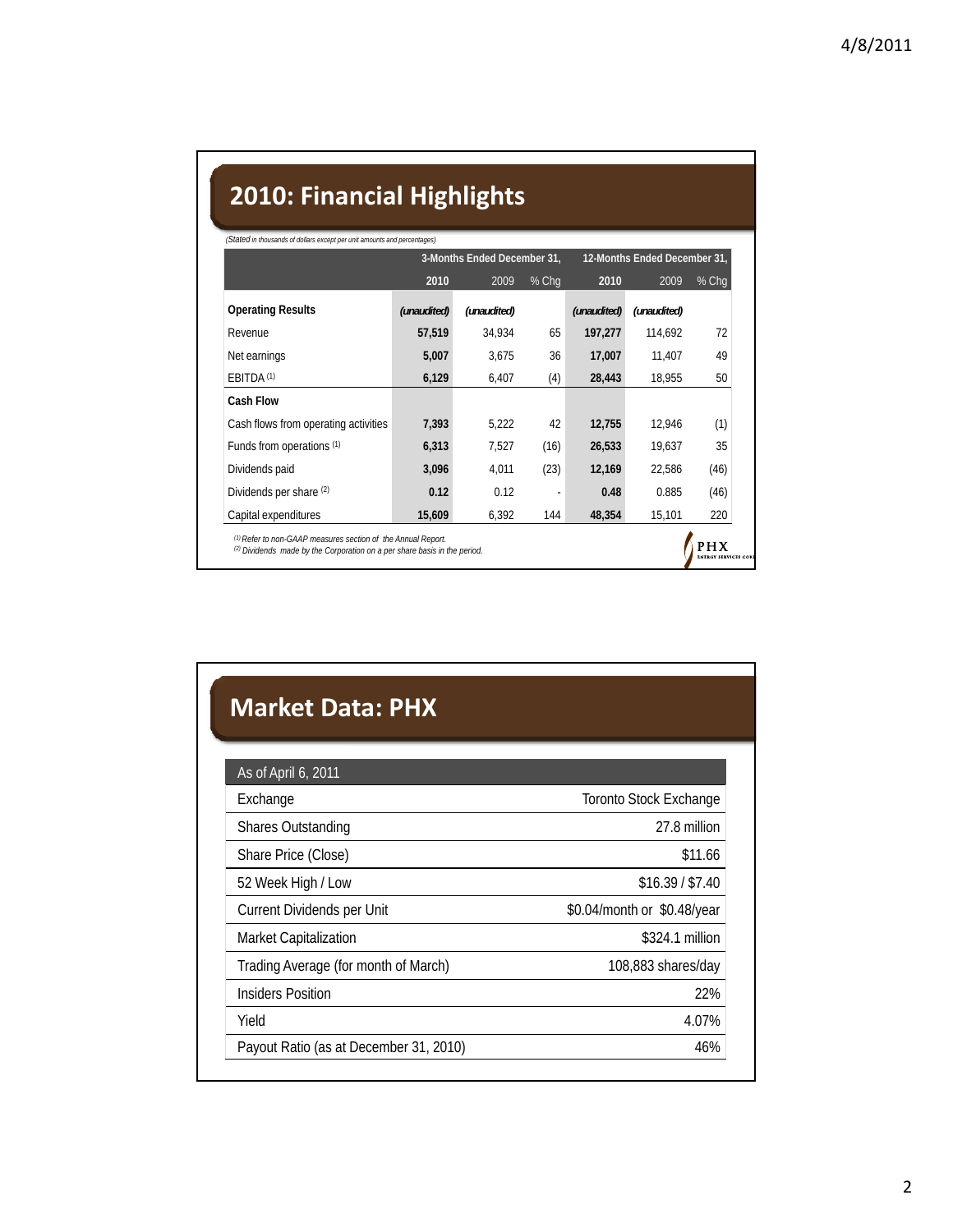

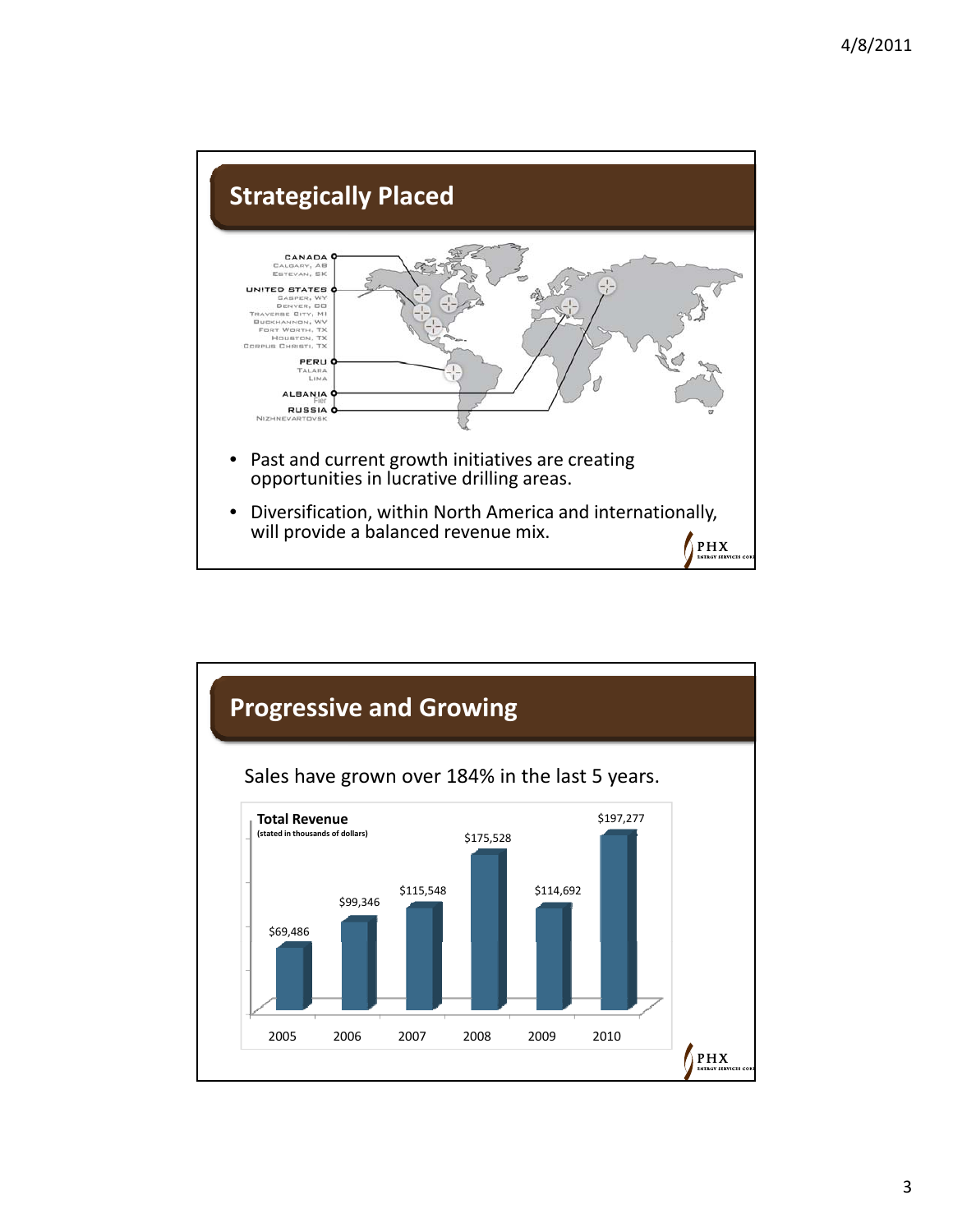